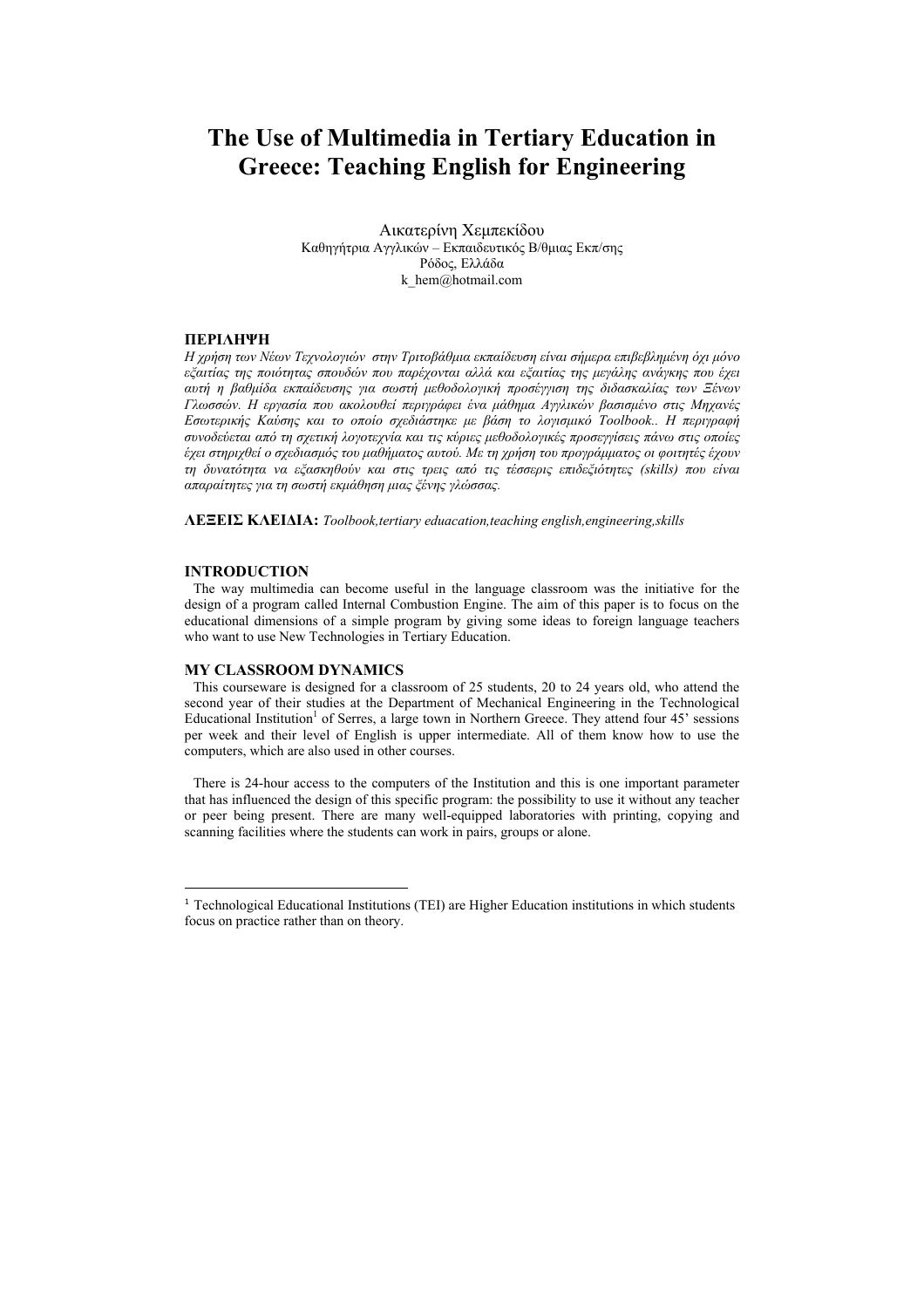Although English for Specific Purposes is obligatory, there is no specific course book and the teachers have to work quite hard in order to find the appropriate material to present in classroom. The use of the computers and the design of the particular programs, although it is neither easy nor quick, can provide some permanent basis and data for future development.

## **Existing constraints**

The English courses are not mandatory and this means that the number of the students and the classroom dynamics change very often, as there are not permanent attendants. This destroys the teaching coherence and wastes time. The number of the computers available makes cooperation difficult because the students refuse to share a computer with their classmates.

Finally, Greek culture, which encourages teacher-centred teaching, is a burden in the implementation of the program. The undeniable Greek feature of uncertainty avoidance (Hofstede, 1994) dictates the students' exposure to precise and detailed instructions in order to be productive language learners (Higgins, 1986). So lesson in front of computers "is not really a lesson"!

## **THE MATERIAL AND STUDENTS INTERFACE**

# **Aims of the software**

The aims of the material are

- to develop the students' listening skill and integrate it meaningfully in activities that involve the other language skills
- to enhance their vocabulary on Internal Combustion Engine and the use of specific linguistic elements like the passive and the sequencers.

 All these aims are achieved through the multimedia ability to "deliver video, sound and text in a variety of combinations" (Brett, 1995:78).

### **Technological specifications**

The authoring tool used for the program was Asymetrix Toolbook and it is delivered on a CD-ROM. It requires Windows '98 or above, with multimedia extensions. An Internet connection is also required because there are hyperlinks to the Web. Headphones are needed for the videos.

## **Learners' choice**

The material can be used in two ways. First, it can be used by autonomous learners, who either want to check their knowledge on Internal Combustion Engine or need to work on the familiar ESP, in the university's computer laboratories, any time they want. Second, it can be used during the ESP course as a tutoring tool, which helps the teacher present authentic material, useful language and different strategies. What is more, students can choose whether they want to work on the program individually or in pairs. This option is provided on the first page of the program and it is not repeated.

## **Major characteristics of the program Size and design**

The I.C.E. program consists of 15 pages, 10 of which contain activities of different kinds. The 5 remaining ones contain either instructions and navigation guidance or self-evaluation forms and further reading information.

#### **Navigation**

The way the learners can navigate by using the mouse to move around the screen, and the keyboard to write their answers. On the left hand side of the pages the menu bar is located and the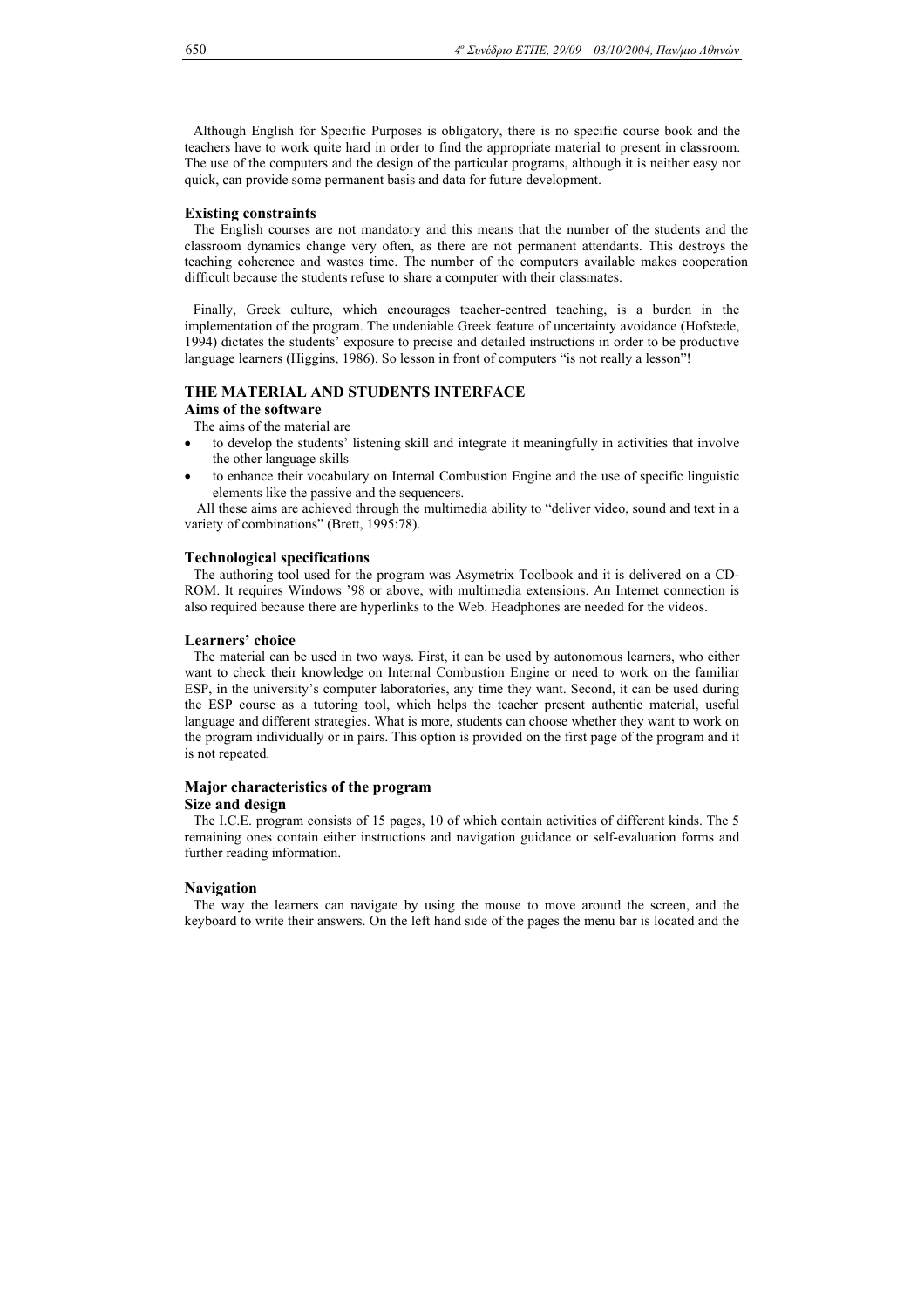learners can visit any page they want if the linear order of the program does not fit them. An exit button also appears on every page.

#### **Video**

The material includes two pieces of video, one 15'' and one 7' long. The shorter video has no sound; this 'silent viewing' presentation technique (Stempleski & Arcario, undated:13) is used for prediction and brainstorming on page 3. The longer one is divided into 4 smaller chunks presented in different pages and serving as authentic input. The videos are controlled with buttons on the pages.

## **Feedback**

There are buttons showing the number of correct answers and revealing pop up windows. Afterwards the score button turns into a reset button, which puts the students through the activity again in order to be more careful and have better results. Another way of giving feedback is by the use of 'hotwords', which hyperlink to definitions and grammar when clicked. Finally, there are buttons which reveal some of the transcriptions of the videos and which can help learners comprehend the listening parts and focus on the problematic areas of their performance.

## **TEACHER'S ROLE**

The role of teacher in this program is to help the students to manipulate the computer and provide answers if it is asked. As Fisher claims that "when the computer is present, it can take on some of the management normally carried out by the teacher, leaving the teacher free to act as a facilitator or counselor" (1993:67).

# **EVALUATION OF THE MATERIAL**

The first question teachers should ask themselves before using multimedia is the reason for using it. Brett (1998:83) gives a convincing answer, claiming that "multimedia provides opportunities to experience language in a variety of media, each of which can serve to reinforce the other" providing "a fuller type of language input". In order to provide this input through multimedia, Chapelle (1998:27-28) has suggested 7 criteria, which apply to the Internal Combustion Engine program.

## **Making key linguistic characteristics salient.**

The idea of "noticing" is essential in the design of the program because if learners notice a difference between L1 input and L2 output, then "changes may occur in the learners' interlanguage to reposition it in a form closer to that of the input" (Brett, 1998:86). This is achieved in different ways. First, different colours are used to highlight different linguistic elements. However, one important element of the program is its simplicity in colours and shapes because the appearance should not "overshadow the content of the page" (Ivers & Barron, 1998:29). Second, fonts in bold in the video transcriptions help the students focus on specific information given in the listening texts. The way the video is presented in small parts no longer than 20'' each helps students focus on the particular part, which includes all the information needed to do the tasks.

#### **Offering modifications of linguistic input.**

The use of multimedia gives a variety of modifications of linguistic input, which is provided through written and aural language. The former exists in the form of reading texts in tasks or as a transcription of the videos. Video itself provides a plethora of modifications. The control panel of the video gives learners the opportunity to repeat it as many times as they need to comprehend. What is more, it provides a lot of features of the situation, which enhance comprehension, like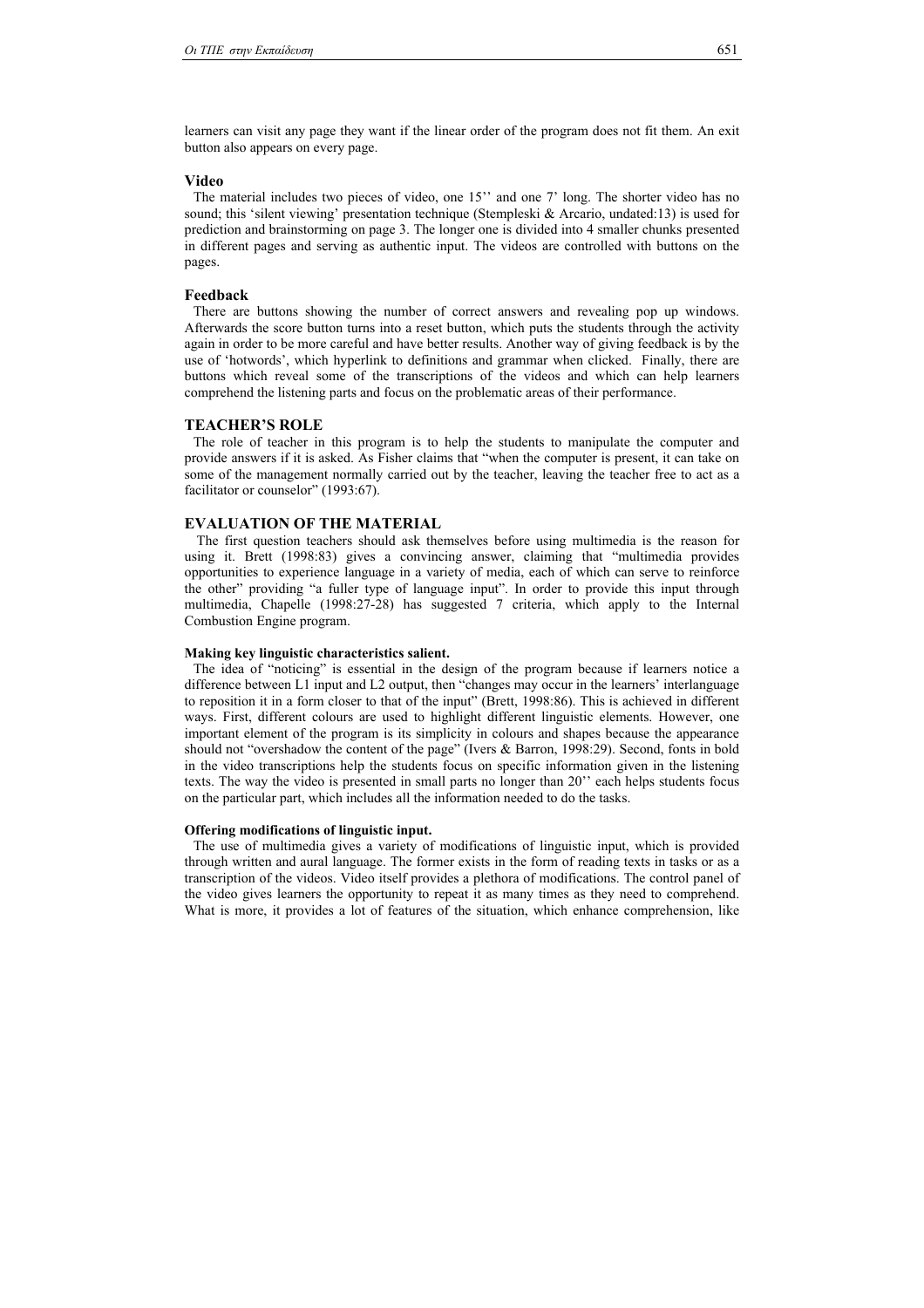body movements and setting.Although the language of the video is not authentic because it has been designed for the language classroom (Porter and Roberts, 1981:37-9), there are some real world characteristics, which are meant to created what Rivers and Temperley (1978:87) call 'pseudo-communication". This means that the linguistic input is designed and delivered in such a way that encourages learners develop strategies that lead into communicative language output.

# **Providing opportunities for "comprehensible output".**

For the production of comprehensible output, Chapelle suggests that learners are encouraged to produce language, which is "syntactically well-formed and pragmatically appropriate" (1998:27). So the output is evaluated through writing tasks and activities, which are based on learnercomputer interaction. On page 1 there is an advanced organizer, which enhances the understanding level of the students if it is prior to viewing (Chung & Huang, 1998: 560-1) because it familiarizes the learners with the aims of the program, its focus, the time needed and the content of the videos they will watch.

The major characteristic of the material is the presence of digital video, which "can be surrounded by, and linked with, other language materials", and which "shows enhanced listening comprehension" (Brett, 2000:43-4). For this reason, there are clearly defined stages of pre, while and post listening activities.

**Pre listening stage** – the activity on page 3 where the students have to answer before watching the video enhances

- The ability of the learners to predict both the factual content and the interactional structuring of what they will see (Brown, 1994:278)
- The stimulation of their relevant experience (Brown, 1994:279) or schemata (Burgess, 1994:309-310).
- A purpose to determine what meanings they must listen for and which parts of the spoken text are important (Littlewood, 1981:67).

While listening stage – during this stage the students are exposed to authentic and "real" language not intended for non-native learners (Porter & Roberts, 1981:37) and multimedia material. There is an integration of the other skills like reading and writing in order to reflect real world communication and lead to production of new language (Burgess, 1994:309). What is more, in this social context, language teaching becomes meaningful (Ellis, 1996:214) because learners can sense that a whole language approach is essential (Brown, 1994:94) if they want to ameliorate their performance.

**Post listening stage** – during this stage a holistic view of the video is provided during which the students can maximize their comprehension and produce more language output if they want to. Based on the ancient Greek proverb that 'Repetition in Mother of Knowledge' learners can find out the degree of their comprehension and feel more confident to produce comprehensible output.

#### **Providing opportunities for learners to notice their errors.**

Learners are given the opportunity to watch the video associated with their task before entering their answers and they may confirm or change them. There are pop up windows, which refer to the errors and encourage learners think again. Error correction is not direct but indirect, giving some hints about problematic areas in the output. A very important way in which students can notice their errors is by completing the Self-reflecting page at the end of the program. By rethinking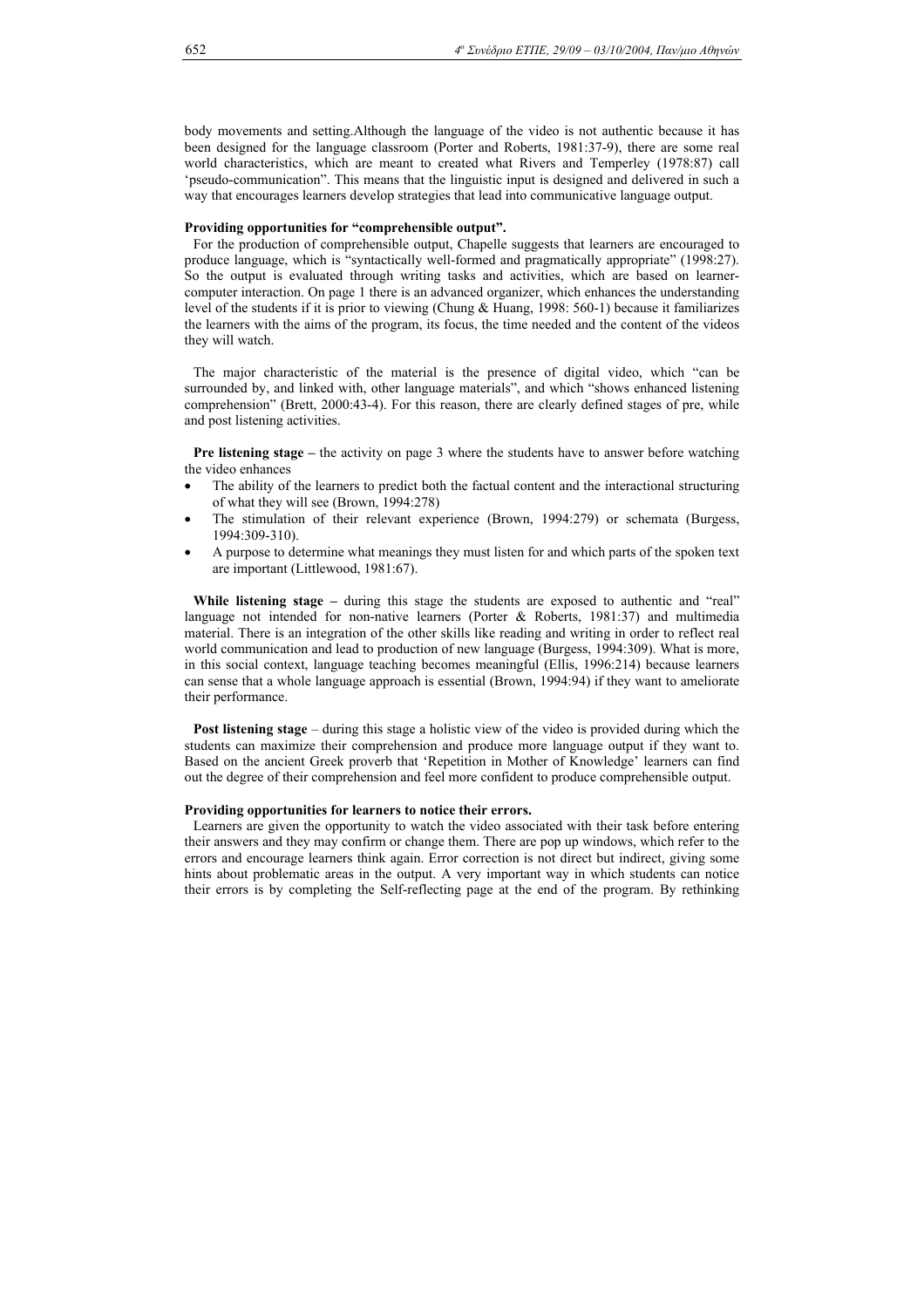about the parts they did well or not, learners can 'develop the self-efficacy judgement of *can do*' (Robinson, 1991:160).

The feedback students is positive, focusing on the things they did well and on patterns, which show *why* the answer is right or wrong (Warschauer & Healey, 1998:66) and which suggest ways in which students can develop a strategy. Finally it is important that students can choose whether they want to have the feedback or not because they have different interests and needs (Brett, 1995:78).

#### **Providing opportunities for learners to correct their linguistic output.**

The tasks are not meant to test learners; as 'just locating the error is not enough' (Robinson, 1991:160). Instead, there are hints provided through hyperlinks to dictionaries, and pop up windows, which lead learners to further reading. This automated feedback can do much to guide learning and to correct mental models when misinterpretations of material occur (Barker, 1994:52). Production of correct language, self-assessment and learning how to learn the aims of the program and learners are guided to it either directly by presenting correct structures or indirectly through a button, which reveals the correct text.

Pages 14 and 15 provide 'error-specific help' and 'access to more general reference materials' (Chapelle, 1998:28) by containing titles and pages of reference and grammar books, and hyperlinks to the Internet. By using this information, learners can improve their L2 production and reassess themselves later.

## **Supporting modified interaction between the learner and the computer.**

This criterion refers to the way learners are led to the tasks by the program itself. Through navigation instructions there are features which help the learners develop **a.** the belief that they know what to do and **b.** the competence needed in order to succeed in the activities (Robinson, 1991:158).

## **Acting as a participant in L2 tasks.**

As Chapelle suggests students should focus on the use of language to accomplish the tasks and not on solving problems (1998:28) and be encouraged to establish a kind of communication with the computer. However this seems to be quite difficult because human-computer interaction differs from human-human interaction. Then, how can we have negotiation of meaning in a case like this?

Brett (1998:86) claims that negotiation of meaning can be achieved when the multimedia language learning environment provides language input and "accompanies this with a range of support features which can be used to assist comprehension". So computers become "advanced interlocutors" (Johnson, 1991:63) and learners can 'ask' for more help in order to comprehend by using different levels of input.

#### **CONCLUSION**

This paper described the design of a program called Internal Combustion Engine and presented its most salient features supported by the relevant literature provided by the course. It focused on the educational aspects of the program and the way it can be used in the classroom by the teacher of English who knows the particular or individual needs of the learners and can make all the necessary changes to meet these needs (Levy, 1997:105-6, 116).